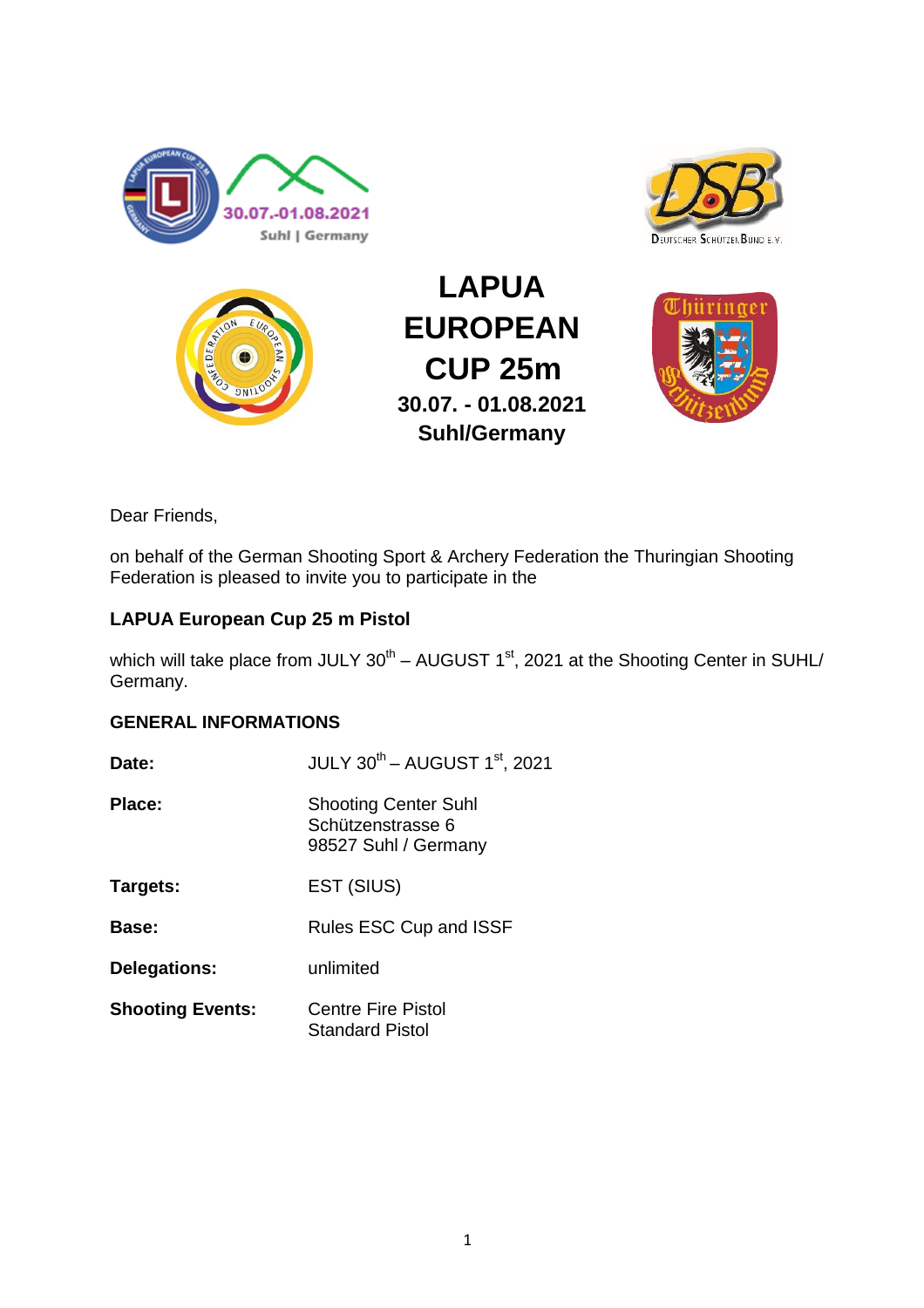## **PRELIMINARY PROGRAM**

| Friday July 30 <sup>th:</sup>    | Arrival of the delegations,<br>Pre-Event Training Centre Fire, Equipment control                                                                                                                                                                                                                                                                                                                                                                                                                                                                |  |
|----------------------------------|-------------------------------------------------------------------------------------------------------------------------------------------------------------------------------------------------------------------------------------------------------------------------------------------------------------------------------------------------------------------------------------------------------------------------------------------------------------------------------------------------------------------------------------------------|--|
| Saturday July 31 <sup>st</sup> : | Equipment control, Competition Centre Fire,<br>Pre-Event Training Standard Pistol,<br>Cultural Offer (n.n.)<br>Victory Ceremony, Banquet                                                                                                                                                                                                                                                                                                                                                                                                        |  |
| Sunday August 1 <sup>st:</sup>   | Competition Standard Pistol, Victory Ceremony,<br>Departure of the delegations                                                                                                                                                                                                                                                                                                                                                                                                                                                                  |  |
| <b>FINAL PROGRAM</b>             | The final program will be sent to the nations immediately on<br>expiry of the deadline for the preliminary entry.                                                                                                                                                                                                                                                                                                                                                                                                                               |  |
| Hotel/Lodging:                   | Official partner Hotel for the event is the "Michel Hotel Suhl",<br>located right at the city center.                                                                                                                                                                                                                                                                                                                                                                                                                                           |  |
|                                  | <b>Michel Hotel Suhl</b><br>Platz der Deutschen Einheit 2<br>D-98527 Suhl<br>Tel.: +49 3681 7676<br>Fax: +49 3681 724379<br>Mail: info@michelhotel-suhl.de<br>Homepage: www.michelhotel-suhl.de<br>Special rate per night:<br>65,00 EUR single room<br>75,00 EUR double room (1 persons)<br>85,00 EUR double room (2 persons)<br>included: Breakfast, service charge and taxes.<br>You will receive a written confirmation.<br>Additional services: Parking 7,00 EUR per car per night<br>Please reserve and pay directly at the hotel with the |  |
|                                  | keyword "Europa Cup 2021":                                                                                                                                                                                                                                                                                                                                                                                                                                                                                                                      |  |
|                                  | Hotel Reservation must be submitted by 1 <sup>st</sup> JULY 2021,<br>otherwise we cannot guarantee accommodation with special rate<br>in the hotel.                                                                                                                                                                                                                                                                                                                                                                                             |  |
|                                  | Free cancellation up to 14 days before arrival                                                                                                                                                                                                                                                                                                                                                                                                                                                                                                  |  |
| <b>Transportation:</b>           | Shuttle service between the Hotel and the shooting range will be<br>provided (airports on request).                                                                                                                                                                                                                                                                                                                                                                                                                                             |  |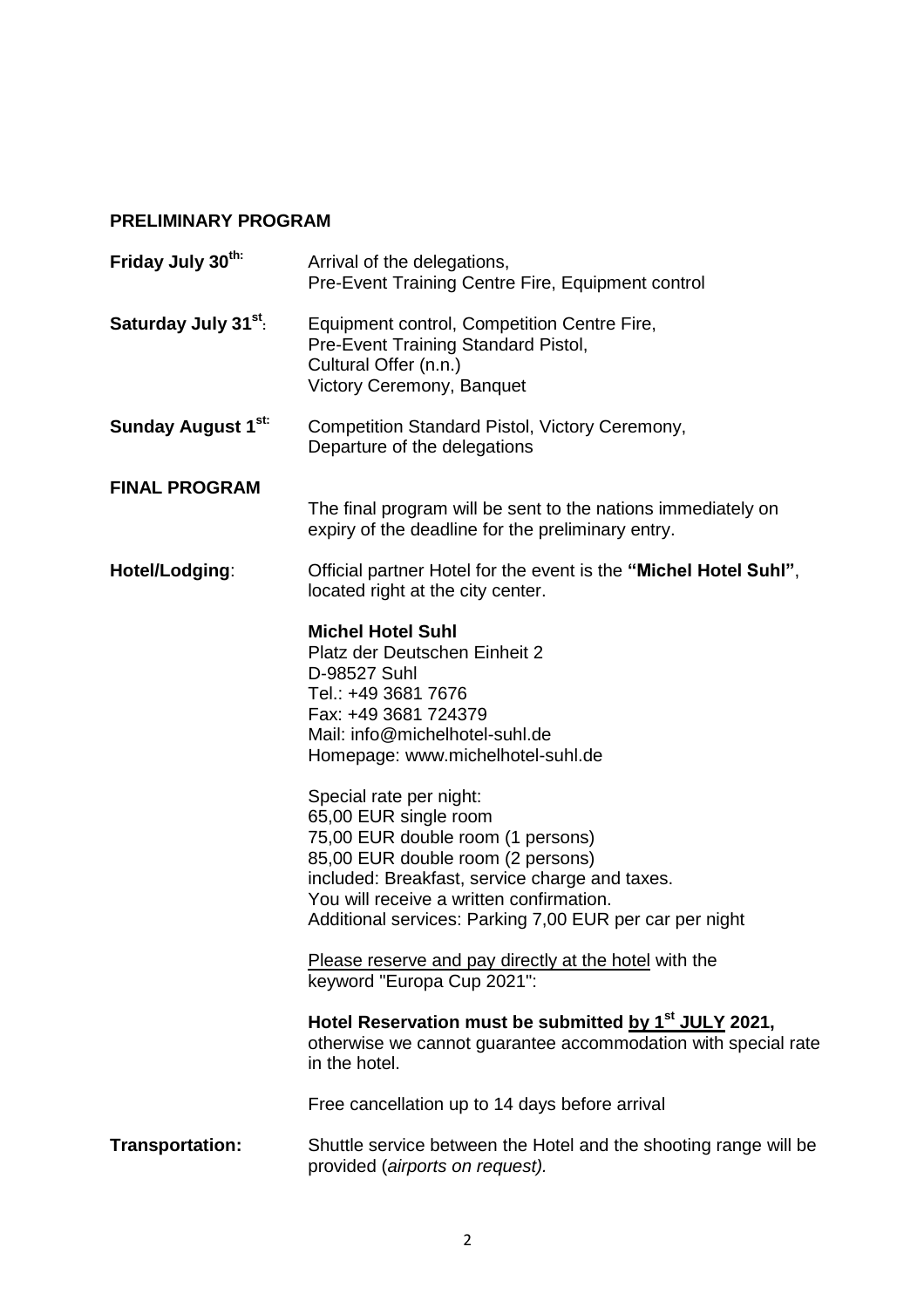| <b>Entry fees:</b>                             | 75,00 EUR* per shooter per event (to be paid in cash at<br>registration)<br>*subject to changes, based on the applicable rules                                                                                                                                                                                                                                                                                                                                                                                                                                                                                                                                                                                                                                                                                                                           |                            |  |
|------------------------------------------------|----------------------------------------------------------------------------------------------------------------------------------------------------------------------------------------------------------------------------------------------------------------------------------------------------------------------------------------------------------------------------------------------------------------------------------------------------------------------------------------------------------------------------------------------------------------------------------------------------------------------------------------------------------------------------------------------------------------------------------------------------------------------------------------------------------------------------------------------------------|----------------------------|--|
| <b>Banquet:</b>                                | 24,50 EUR per person (drinks are not included)                                                                                                                                                                                                                                                                                                                                                                                                                                                                                                                                                                                                                                                                                                                                                                                                           |                            |  |
| Arms / ammunition:                             | To facilitate importation of arms and ammunition to Germany you<br>will get a special form for each shooter.<br>The armoury is at the shooting range.                                                                                                                                                                                                                                                                                                                                                                                                                                                                                                                                                                                                                                                                                                    |                            |  |
|                                                | It is NOT allowed to take any weapons or ammunition into<br>the hotel!                                                                                                                                                                                                                                                                                                                                                                                                                                                                                                                                                                                                                                                                                                                                                                                   |                            |  |
| <b>ENTRY Process:</b>                          | Preliminary entry form deadline:                                                                                                                                                                                                                                                                                                                                                                                                                                                                                                                                                                                                                                                                                                                                                                                                                         | 30th JUNE 2021             |  |
|                                                | Final entry form deadline:                                                                                                                                                                                                                                                                                                                                                                                                                                                                                                                                                                                                                                                                                                                                                                                                                               | 15 <sup>th</sup> JULY 2021 |  |
| <b>Contact Organizing:</b><br><b>Committee</b> | Thüringer Schützenbund e.V.<br>Schützenstrasse 6<br>98527 Suhl / Germany<br>Tel.: +49 3681 8049740<br>Fax.: +49 3681 8049739<br>Homepage: www.tsbev.de<br>E-Mail: krannich@tsbev.de                                                                                                                                                                                                                                                                                                                                                                                                                                                                                                                                                                                                                                                                      |                            |  |
| COVID19:                                       | The event will only take place if the current situation permits and<br>the authorities have given their approval.<br>The entry restrictions into Germany are subject to statutory<br>provisions. Please inform yourself about the current regulations<br>before entering the country.<br>Concerning the infection protection concept for participants, this<br>will be adapted depending on the situation. According to the<br>current status, participation is only possible if you have been<br>vaccinated, tested or recovered. Publication will take place at a<br>later date depending on the situation as it exists at that time. The<br>infection protection concept must be adhered to by each<br>participant.<br>In the event of a corona-related cancellation, any entry fees paid<br>will be refunded. Additional costs cannot be reimbursed. |                            |  |

You will find the information and documents about this LAPUA European Cup also on our webpage [www.tsbev.de.](http://www.tsbev.de/)

## **We look forward to welcoming you in Suhl.**

Yours sincerely,

Thuringian Shooting Federation Marco Krannich, Managing Director of OC